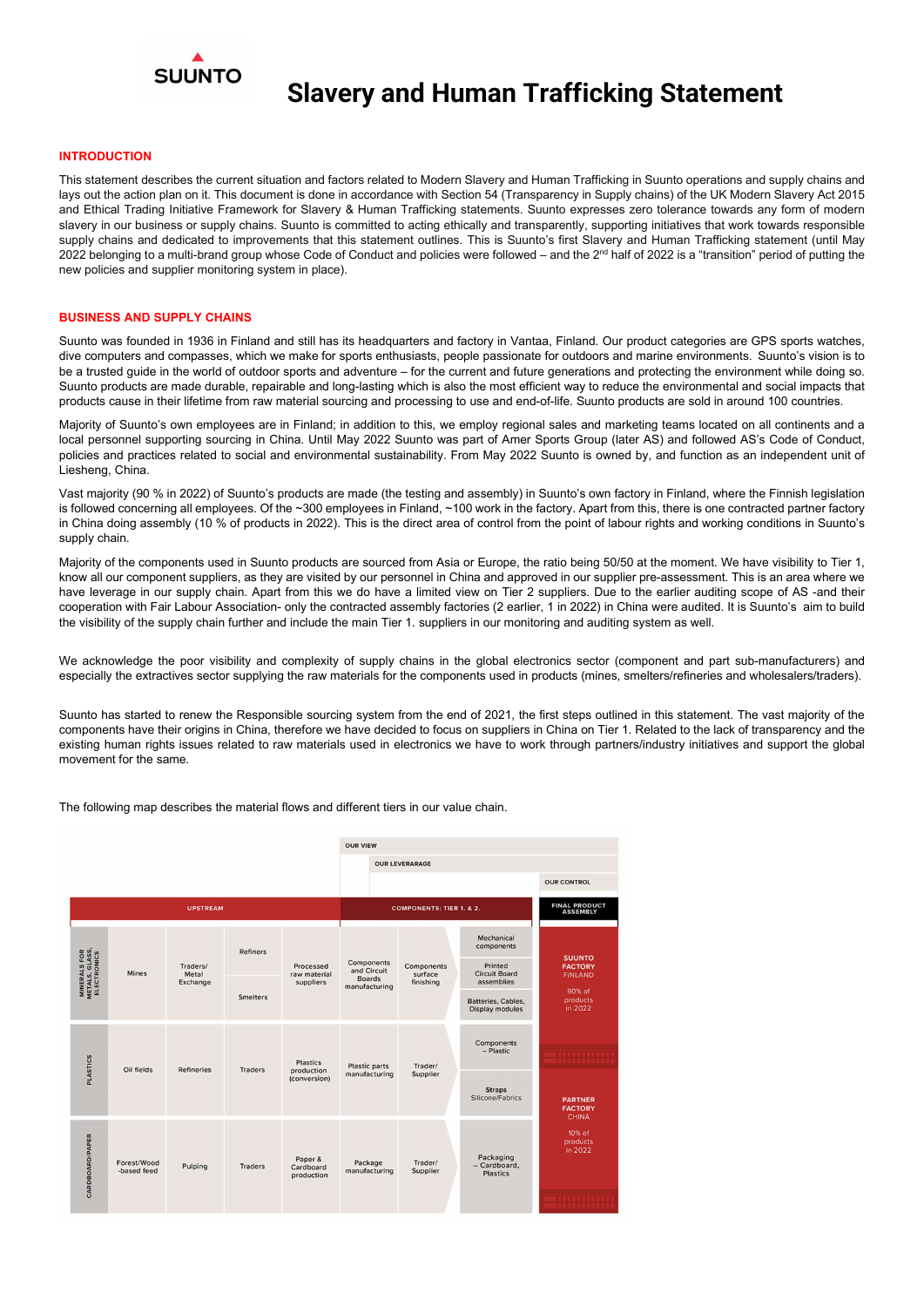

### POLICIES IN RELATION TO SLAVERY AND HUMAN TRAFFICKING

The following policies and requirements touch the topic of Modern Slavery and prohibit the use of forced- and child labour, practices related to modern slavery and human trafficking in Suunto value chain. Suunto Ethical Policy includes the areas of, but is not limited to, Ethical Trading Initiative's Base Code and takes into account the Universal Human Rights and the conventions and standards of the International Labour Organization ILO and what is generally considered as decent work. The topics mentioned and practices prohibited in the Ethical Policy are things that -if followed successfully-, would prevent situations and practices that many times lead to or facilitate Modern Slavery.

- Code of Conduct
- Suunto Ethical Policy
- Suunto Substance Requirements (\*incl. Conflict minerals)
- Suunto Supplier Requirements
- Whistleblowing channel
- Anti-Bribery and Anti-Corruption Policy
- As a company exporting to US, we are also subjected to the Law No: 117-78 (12/23/2021) banning products or materials whose origins are in Xinjiang province, China and all partners, suppliers and their suppliers/sub-contractors are to make sure the law is observed on any materials or components supplied to Suunto

Suunto has started the Responsible sourcing work by assessing the <sup>1)</sup> Industry-/sector-related risks and <sup>2)</sup> Risks related to the main geographical area for sourcing and will keep itself informed about the developments in these fields by continuous follow up on the work of international organizations, NGOs and governments and annually renewed Sustainability risk-assessment. Updating the risk-assessment is a shared task of the Sustainability manager, Supply Chain Management/Sourcing team and the Quality manager. The Human Rights work is led by the Sustainability manager and it is shared in the quarterly Leadership Team Reviews as necessary.

Suunto Leadership Team is responsible for the company strategy, compliance and related policies, including approving the Slavery and Human Trafficking Statement. Managers of different teams are in charge of the implementation of Code of Conduct, Ethical Policy and principles mentioned in this statement. The Ethical Policy is part of Supplier requirements, and suppliers agree to adhere to Ethical Policy and be audited against it by signing Supply Agreements with Suunto, led by Suunto's Sourcing Team. Suunto Sustainability and Sourcing teams together are responsible of the implementation of the Responsible sourcing system, incl. supplier audits, and improving practices following the findings. In line with Suunto's dedication towards high-quality products, we aim to build stable and lasting partnerships with the suppliers. This is expected to enhance the communications related to ethical standards and assist continuous improvement.

During the transition period in 2022, Suunto will define the process for handling possible grievances coming through the whistleblowing channel and for detecting any violations of Suunto policies and options for professional handling of the case from the point of worker remedy. Suunto holds the right to terminate the business relationship with a supplier if there is a violation of social or environmental responsibilities and laws. The central policies and the whistleblowing channel and its guidance will be translated to the languages of the main countries we source from.

### IDENTIFICATION OF RISKS AND STEPS TAKEN TO PREVENT AND MANAGE THE RISKS

This map describes the industry hotspots ie. the most common risks in electronics value chain:



Moving up in the value chain from Suunto's own factory we source from countries in South-East Asia classified as risk-countries considering human rights and decent work. Based on the most recent reports and data from reputed international organizations like ILO, World Bank, Amnesty International, Transparency International, Freedom House, Global Slavery Index, the main risks related to our key geographical sourcing context (China), include:

- Forced labour (including forced migrant labour); Child labour
- Excessive and/or involuntary overtime
- Limited or non-existent freedom of association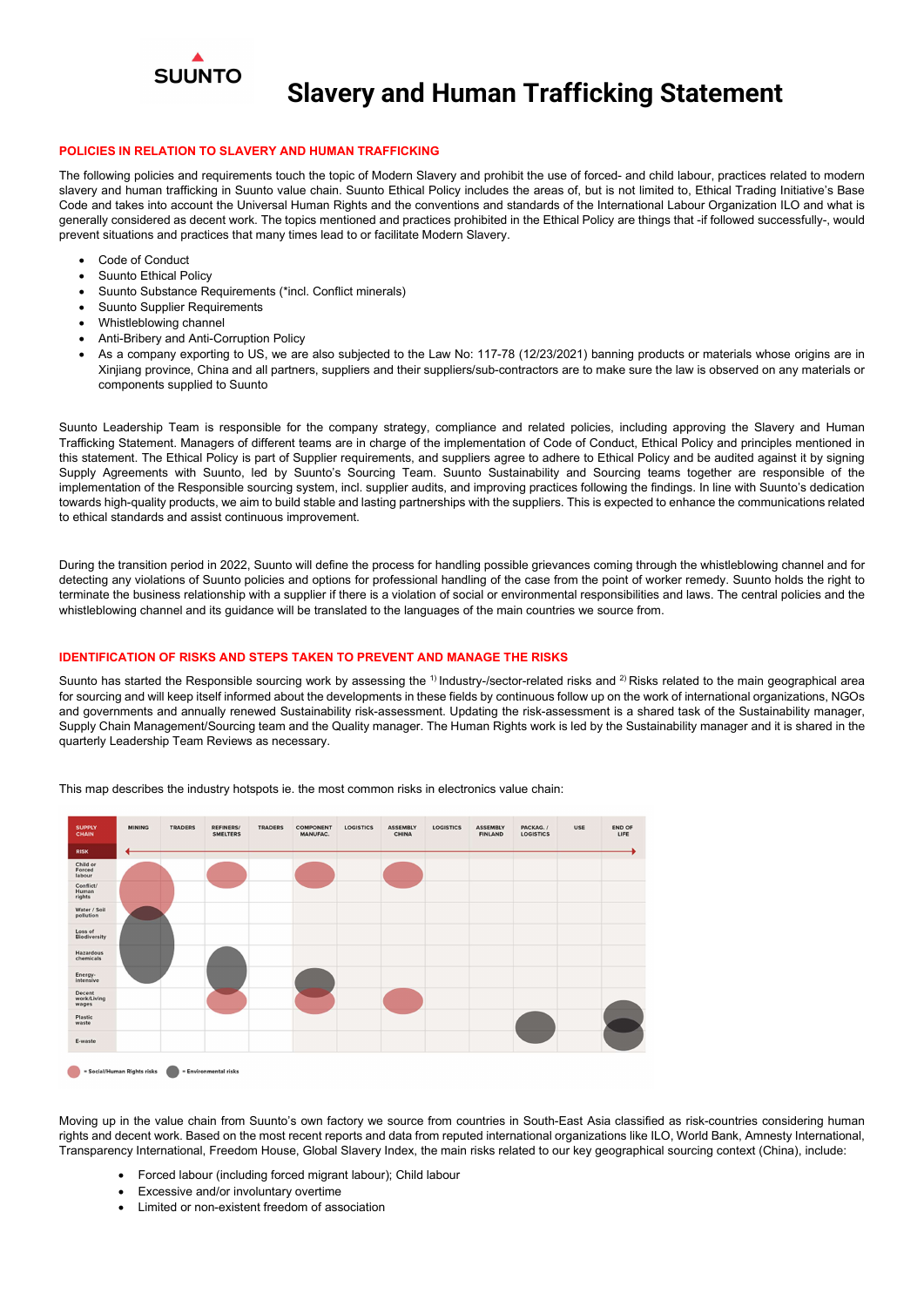

The following are also risks in our sourcing context based on wide sample of statistics, but have to be studied more closely in practice, in the current moment and in the exact locations:

- Low wages vrs. Living wage (concrete paid wages w/a overtime vrs. the Global Living Wage Coalition's benchmarks)
- Working conditions and safety
- Discrimination/Inequality by gender and other factors
- o Corruption and limiting the freedom of expression are risks that are linked to the realization or prevention of other risks.

Like explained earlier, Suunto has a direct relationship and leverage with the Tier 1. suppliers and have decided to include the 15 most prominent suppliers + the one assembly factory in China in the scope on Responsible sourcing. Beyond this, we work on mapping the supply chain to gain more visibility further in the supply chain and will also be involved in the responsibility initiatives on the raw materials, where we at the moment do not possess visibility, leverage or control.

#### DUE DILIGENCE PROCESSES IN RELATION TO SLAVERY AND HUMAN TRAFFICKING IN BUSINESS AND SUPPLY CHAINS

Suunto is committed to zero tolerance of Slavery and Human Trafficking in its operations and supply chains and all the company documents and policies related to responsible sourcing and Human Rights due diligence were updated in January-April 2022. This includes renewed Supplier Requirements, as part of which the suppliers agree to adhere to the Suunto Ethical Policy – where following all the International Human Rights laws and Decent Work conventions is expected, alongside condemning the involvement in modern slavery or human trafficking. When doing contracts with suppliers in risk countries, Suunto Sourcing Team assesses the suppliers on different quality and compliance aspects, makes sure they adhere to our policies and requirements and Suunto's local staff in China also visits all the facilities of the suppliers. Suunto has long trade-relations with many of the suppliers (one of the Fair Trade principles of international organizations) and this is expected to enhance also the cooperation on ethical supply chain topics.

This is Suunto's first statement of its kind, so we do not have actions from previous year to report. The action plan on mitigating Slavery and Human Trafficking as well as other Human rights risks in our supply chain is still outputs-oriented as we have to first set up the framework (policies and tools, implementation plan and schedules, scoring system against which the self-assessments and audit findings can be assessed) before we can start measuring its outcomes. The update on the progress will be done annually through this statement, our Sustainability website and annual Sustainability report.

While renewing the company policies in 2022, a wider scope was identified for supplier monitoring and auditing. Third-party audits will be part of business relations with all strategic Tier 1. suppliers in risk countries. The work will be supported by organizing training, having an open grievance channel in place and industry- and NGO cooperation on responsible trade. On the parts of the supply chain we have no direct link or visibility to, Suunto will be supporting the multi-stakeholder initiatives for more responsible raw materials and extractive industry. We are part of the Human Rights Working Group of FIBS (a Corporate Responsibility network of the Nordic countries, a partner of WBCSD) for sharing and lessons learned and participate in the trainings of the Finnish ethical trade NGOs.

### EFFECTIVENESS IN ENSURING THAT SLAVERY AND HUMAN TRAFFICKING IS NOT TAKING PLACE IN BUSINESS OR SUPPLY CHAINS, MEASURED AGAINST APPROPRIATE KPIS

As described in the Risks-chapter, the main sourcing countries and the complexity of supply chains of parts and raw materials in the electronics sector do pose also Suunto supply chain to the Slavery and Human Trafficking risks, although we as a business also do have some positives to mitigate the risks (long trade relations with the suppliers – 20+ years with some; our product offering focusing more on quality and durability than low prices).

| <b>RISK</b>     | <b>SCOPE</b>   | <b>ONGOING EFFORT</b>         | <b>ACTIONS IN 2022</b>                      | <b>GOAL</b>                             |
|-----------------|----------------|-------------------------------|---------------------------------------------|-----------------------------------------|
| Possibility of  | 16 strategic   | <b>Building the framework</b> | <b>Ethical Policy</b>                       | Documents guiding the work ready        |
| Forced Labour/  | suppliers in   | for Responsible sourcing      | <b>Slavery, Human Trafficking Statement</b> |                                         |
| Forced migrant  | China          | ie. tools, schedule and       | • Whistleblowing channel                    | Documents and Whistleblowing<br> 2)     |
| labour,         |                | implementation plan for       | • Supplier Requirements                     | channel available and communicated      |
| Involuntary     | ■ 1 assembly   | assessment, monitoring,       | (All renewed in 2022)                       | in needed supplier languages            |
| overtime and    | factory        | improvement, grievance        | Setting up the procedure on possible        |                                         |
| Child labour in | ■ 15 suppliers | and remedy process into       | cases detected via WB channel               | 3) Strategic 16 suppliers have done the |
| factories (&    | of parts &     | which all suppliers agree     | Process and schedule for the extended       | first round of self-assessment &        |
| mines)          | components     | to participate as             | supplier monitoring and auditing            | findings are assessed and classified    |
|                 |                | described in the Supplier     | Translating Ethical Policy, S&HT            |                                         |
|                 |                | requirements (and             | statement and WB channel in main            | 4) Auditing plan for 2023 in place      |
|                 |                | Ethical Policy)               | supplier languages                          |                                         |
|                 |                |                               | Training of related staff                   | 5) Relevant staff in Finland and China  |
|                 |                | • Continuous follow-up on     | Selecting the auditing partner              | trained on decent work and supply       |
|                 |                | country & industry risks      | Cooperating/seeking a membership of an      | chain human rights topics               |
|                 |                | and research on decent        | NGO specialized in supply chain HR          |                                         |
|                 |                | work topics we need           | issues for improving/verification of the    | Membership in/cooperation with a        |
|                 |                | more info on in the           | system                                      | CSR/ethical trade organization          |
|                 |                | specific production           |                                             |                                         |
|                 |                | contexts                      | Next steps:                                 |                                         |
|                 |                |                               | Assess training needs and possibilities     |                                         |
|                 |                | • Hold annual learning-       | to take the system further (beyond          |                                         |
|                 |                | and planning session          | audits)                                     |                                         |
|                 |                | (incl. update of risk-        |                                             |                                         |
|                 |                | assessment)                   |                                             |                                         |